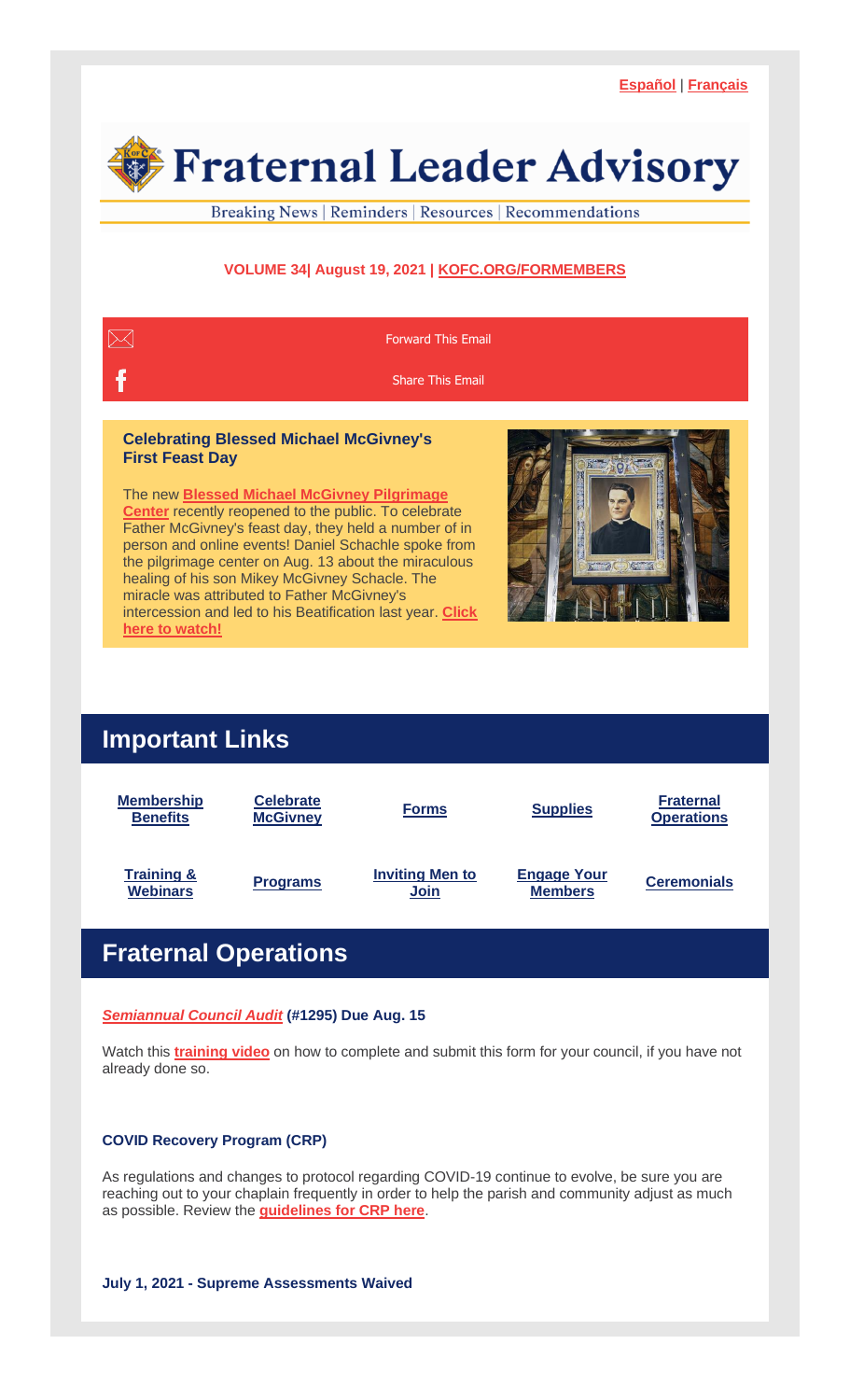The Board of Directors has waived all July 1, 2021, Supreme Council assessments. As we all continue to fight the ramifications of the pandemic, this action will free up resources for council COVID recovery efforts.

# **Trainings & Webinars**

## **Faith in Action & Your Council**

## **August 26, 2021 | 8:00 PM EDT**

All councils are called to serve their communities and evangelize the Gospel through their programs and events. This webinar will review the Faith in Action program model, share available resources, and discuss ways for your council to be highly successful. Please registerand join us for this important session.

## **Fraternal 'How To' Video Library**

There are many short tutorial videos at **[kofc.org/training](https://r20.rs6.net/tn.jsp?f=001YcihzXkKr4R3Pb79yRD8cfQEmsTnr4P-Jf_OR0B1AJzEz53nd9I_zvqTRNaSc-BxFUv-0kN5BAP23Zd-2TNOz-xl1YMkhkPIex3g9O3tABAyHmwf9dPieAzu5-PVpYeO7cOwC1UoZ0vVK1LP_uW3GiU3kpIliOryZpaMeNyD0lnWiemmkguHHbBRHi30T45BsDGsliaTH6_jdffKhiZ8y2LdSuj4LgCfWaKMt4rmEngS1Bh7qmBJ4-XcG1RUwEV1TNHNPpMikL1HBa8vS0kQDaDhHRFsxAlGX7Ybin2sVYU2fblCZhromDq-KDNfUPjD&c=KsBErzZQGDCV07EtfPt3JP5mTqYMqMVSjF7cM7eDl4tbOt8f0-Iw7g==&ch=s_ukVPszYcPqoqbTBQ-xNY6gNA8fls5Au3HCet4EmoFi9zFS5sJROw==)** that walk fraternal leaders through essential Knights of Columbus tools and procedures.

## **Evangelization and Faith Formation**

## **ANNOUNCEMENTS & HIGHLIGHTS**

**Catholic Citizenship Essay Contest**

This year the Knights of Columbus Catholic Citizenship Essay contest prompt is

"**Describe some everyday obstacles to living a life of authentic faith, and how to overcome them, while providing examples from your own life."**

**[Click](https://r20.rs6.net/tn.jsp?f=001YcihzXkKr4R3Pb79yRD8cfQEmsTnr4P-Jf_OR0B1AJzEz53nd9I_zuv2ioKERdi6EnzPmIGJItzJ4omByFdmja7TidwrFp8hXtAGJwLFTZm-FdvFxk87NrZQrt3XsP1vJWWqGW-_3KEKdHXSLZXJaHZDrHQ4uZaehkz8F0YrWuj7NsVG5mpLBHkKIjnNjsYK5DtukN-kZ0jFkvrlf7nLi3_CEhN7Gd6KwLbrQiU5ufxM7FGjRU7T_bxdI7rdjW9P506WYXQ24Jnu__O9-V_jgY5CeJlZTz6iYPkUmXlKt_qHgvVUqcG9NsJk8jIruo4ra77yf62ksC0m9vtDFHG05n2oc6-7bkNEOoxAZFQCd_IwwUj7_s8Hwg==&c=KsBErzZQGDCV07EtfPt3JP5mTqYMqMVSjF7cM7eDl4tbOt8f0-Iw7g==&ch=s_ukVPszYcPqoqbTBQ-xNY6gNA8fls5Au3HCet4EmoFi9zFS5sJROw==) here** for more information about this program.

#### *Important Updates:*

- All **[Supplies](https://r20.rs6.net/tn.jsp?f=001YcihzXkKr4R3Pb79yRD8cfQEmsTnr4P-Jf_OR0B1AJzEz53nd9I_znYjsRCiFPQXThNumrrH61dOgx-yqVbASwwH5HY71zD2IuTBELre7fkhx2a_3iCQYUv2ZT1ykmJdlLqvUV8u5W_mI43Alst5SCmGCdfk3X39yG_Nf6N8lKjE6izmOflKPixdrSw5Af1Pa8P8YMsSOlhTBgTFN3CaeiJsDw3uViI8I9PFEOj6KgnuykQXFeBbcxDIAYuH0anfvBRhpiABu-j0K9isP-LdjH6rfGjBPXIxi9846FfD_XAzgiONjiv-d7Qsy6lxPVaQ&c=KsBErzZQGDCV07EtfPt3JP5mTqYMqMVSjF7cM7eDl4tbOt8f0-Iw7g==&ch=s_ukVPszYcPqoqbTBQ-xNY6gNA8fls5Au3HCet4EmoFi9zFS5sJROw==) Online** and **[Knights](https://r20.rs6.net/tn.jsp?f=001YcihzXkKr4R3Pb79yRD8cfQEmsTnr4P-Jf_OR0B1AJzEz53nd9I_zoeP7RCOTUPTkvo0M4AQXrbm_zPESc43mj_3CTGxglmEpu--0NASXQ2E86r_Z-jKu7ri4uILCky2WXM3_0D6bjPxy5RYJuY8CoxMNAauiBdet5-mKXt8ezkures3lIklOItVTxMRqu9jLt2AVYC-_Km-MSdyv_O5nj4g9T2ccgNP9RDvbkxQI1tUoQxvZROh0hYgklcw-sDUTmbV7epfrOSZmif6SeQ6CQ==&c=KsBErzZQGDCV07EtfPt3JP5mTqYMqMVSjF7cM7eDl4tbOt8f0-Iw7g==&ch=s_ukVPszYcPqoqbTBQ-xNY6gNA8fls5Au3HCet4EmoFi9zFS5sJROw==) Gear** purchases require real time payment using a debit/credit card. Consult the **Officers Desk [Reference](https://r20.rs6.net/tn.jsp?f=001YcihzXkKr4R3Pb79yRD8cfQEmsTnr4P-Jf_OR0B1AJzEz53nd9I_znYjsRCiFPQXThNumrrH61dOgx-yqVbASwwH5HY71zD2IuTBELre7fkhx2a_3iCQYUv2ZT1ykmJdlLqvUV8u5W_mI43Alst5SCmGCdfk3X39yG_Nf6N8lKjE6izmOflKPixdrSw5Af1Pa8P8YMsSOlhTBgTFN3CaeiJsDw3uViI8I9PFEOj6KgnuykQXFeBbcxDIAYuH0anfvBRhpiABu-j0K9isP-LdjH6rfGjBPXIxi9846FfD_XAzgiONjiv-d7Qsy6lxPVaQ&c=KsBErzZQGDCV07EtfPt3JP5mTqYMqMVSjF7cM7eDl4tbOt8f0-Iw7g==&ch=s_ukVPszYcPqoqbTBQ-xNY6gNA8fls5Au3HCet4EmoFi9zFS5sJROw==)** for guidance.
- **[Family](https://r20.rs6.net/tn.jsp?f=001YcihzXkKr4R3Pb79yRD8cfQEmsTnr4P-Jf_OR0B1AJzEz53nd9I_zoeP7RCOTUPTj1wVUA0hW-HsT9eGshIHHIwrGYjAiQH9IkuT52lW1WBMhpy35DUvY1ShP5XS_9K_umV_kHY3fTrYA3vn1y-MGRgB8XJhkmwNzPhOfrxv2VnaIKZCx8yhghzVVK5A8zF_6aj1t5DJRuoVAJezQdb6dad5h-UkQuDgk4ECu1XABbWMmzkHykZAdq3w3oN23jSCY_e5UZqCpsJOwue2nZHpltuwFsNasXLFOWgwebTW-Jo8DVuaQA2U7ME96NjH6nZCFeohZ5jzIFs7-SrJxJrybEgMfkVGyHcJnz49LjPhs0I=&c=KsBErzZQGDCV07EtfPt3JP5mTqYMqMVSjF7cM7eDl4tbOt8f0-Iw7g==&ch=s_ukVPszYcPqoqbTBQ-xNY6gNA8fls5Au3HCet4EmoFi9zFS5sJROw==) of the Month** submissions will **ONLY** be accepted through online submissions made through the *Fraternal [Programs](https://r20.rs6.net/tn.jsp?f=001YcihzXkKr4R3Pb79yRD8cfQEmsTnr4P-Jf_OR0B1AJzEz53nd9I_zhwMcP5J1_0kwayJzyWXHJMFQja6YqNXCaVbnOQqa45F2lzaMGyT2ecpnJw3UdqFKuWodqfGK-wSSThLAr1eHbjCkmVF1sTAQ_11zYrkOZ1pbWjryJRNZHbE9kiby4n879yoVaAHOblwMoetpYKkk9Ljo2Jne2sYjnPLvzOm0VcT9eH8wcqkKjIHatlVSLxSP-VE7noCxyjzHxGn9TjIq4zKHeLgGlI-PnrybNoJlTLM3rc5pyzs4NsbdKIe68mXXPk_gcuib_5xMfKK6LwyQIACP8yzwwxCxg==&c=KsBErzZQGDCV07EtfPt3JP5mTqYMqMVSjF7cM7eDl4tbOt8f0-Iw7g==&ch=s_ukVPszYcPqoqbTBQ-xNY6gNA8fls5Au3HCet4EmoFi9zFS5sJROw==) Report [Form](https://r20.rs6.net/tn.jsp?f=001YcihzXkKr4R3Pb79yRD8cfQEmsTnr4P-Jf_OR0B1AJzEz53nd9I_zhwMcP5J1_0kwayJzyWXHJMFQja6YqNXCaVbnOQqa45F2lzaMGyT2ecpnJw3UdqFKuWodqfGK-wSSThLAr1eHbjCkmVF1sTAQ_11zYrkOZ1pbWjryJRNZHbE9kiby4n879yoVaAHOblwMoetpYKkk9Ljo2Jne2sYjnPLvzOm0VcT9eH8wcqkKjIHatlVSLxSP-VE7noCxyjzHxGn9TjIq4zKHeLgGlI-PnrybNoJlTLM3rc5pyzs4NsbdKIe68mXXPk_gcuib_5xMfKK6LwyQIACP8yzwwxCxg==&c=KsBErzZQGDCV07EtfPt3JP5mTqYMqMVSjF7cM7eDl4tbOt8f0-Iw7g==&ch=s_ukVPszYcPqoqbTBQ-xNY6gNA8fls5Au3HCet4EmoFi9zFS5sJROw==)* (#10784) beginning this fraternal year.



**[Register](https://r20.rs6.net/tn.jsp?f=001YcihzXkKr4R3Pb79yRD8cfQEmsTnr4P-Jf_OR0B1AJzEz53nd9I_zvkKU1PqH6GFfizcj9UIiggHVK1wf1n-KCNB3vknzl5JAft5fu1c_INENXtdTKCSD9fqtGWWWWDq8p3f1T-LsbN0vCSogi_tpYsmSAdel0M7c5Il4p8J2felE60oVQeZc5vo8MV5eyr5KQdU9yvTe2HDxiZJm_T1LOcIEB82uMvZ8xrB112Lh0o=&c=KsBErzZQGDCV07EtfPt3JP5mTqYMqMVSjF7cM7eDl4tbOt8f0-Iw7g==&ch=s_ukVPszYcPqoqbTBQ-xNY6gNA8fls5Au3HCet4EmoFi9zFS5sJROw==) Now!**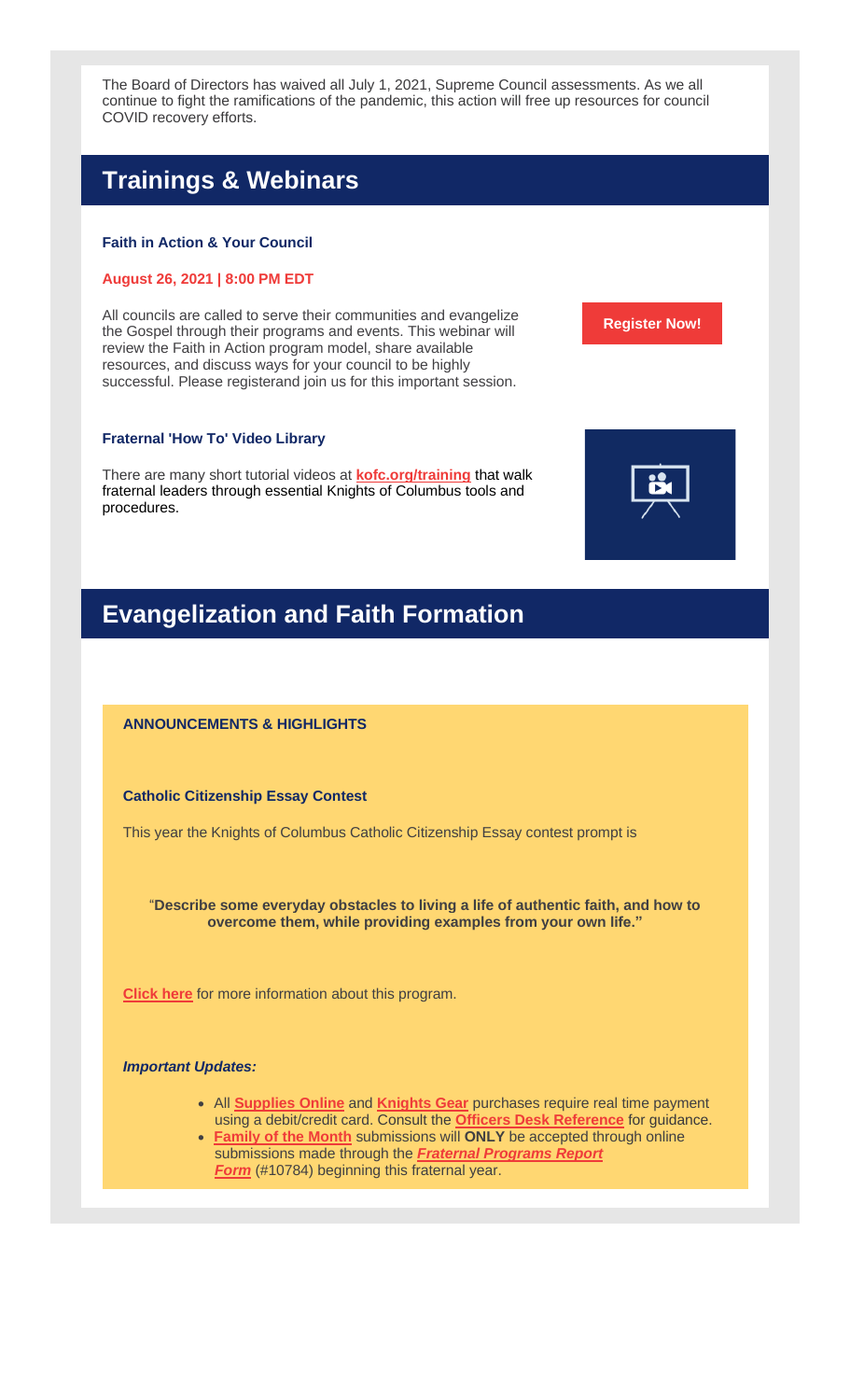## **PLANNING AHEAD**

Early and proactive planning is key to a successful year. Consider important dates (mentioned above) and key seasons to ensure you're prepared ahead of time for events and programs.



- Click **[here](https://r20.rs6.net/tn.jsp?f=001YcihzXkKr4R3Pb79yRD8cfQEmsTnr4P-Jf_OR0B1AJzEz53nd9I_zstW-ixoYvvT99shO4qpdDDFipn88266VQ5aFW9LjaeQ8Y1dWEpq7c0XWANe1bAMjfkk7FTcBhSdofe1WhKqazKCUgBfI4egR_5_7yi-DxP4B45pxYP03PJ9PEstMm0Hwh43pmxpwg8xwuUxkmwEHM9-sxK0eqstjtkoZiSoO_j4_CTIQ-AHq5td1sSo2Ts9eSSJnqIfbNSd6qIITFdptQefCIabgc-N53NBJHE5pJ2vjbxsS8H2dK2Gkwyw4AxKtqPvQ8Ot9ugySQyiYm_TKSIZzxOUC0yHpWhKKTt04-mKFj-WVcH0AFGeYAfjnYz89g==&c=KsBErzZQGDCV07EtfPt3JP5mTqYMqMVSjF7cM7eDl4tbOt8f0-Iw7g==&ch=s_ukVPszYcPqoqbTBQ-xNY6gNA8fls5Au3HCet4EmoFi9zFS5sJROw==)** for all necessary Program Resources to aid your planning.
- Use these tools and tips alongside your **[Fraternal](https://r20.rs6.net/tn.jsp?f=001YcihzXkKr4R3Pb79yRD8cfQEmsTnr4P-Jf_OR0B1AJzEz53nd9I_zvkKU1PqH6GFO2uvXA8UhKiwE4bP9YnuZ_gfGEOGm_qjA1kAJLCvfed8-ZOXZzEEN4JpgSBtbCbZe0KxyuMdcy7_M6ouJCw89_kDh5AdnmxxjjXPm5-stSAhuKlxnUSMh3xu-QaEeFMMrU3Sv-6WymSLLBufdZdAL90PZjYgi04vgms_t_BrgZR4D-otsnrLyyJoD3Qoba3qoCA5dES8ovbxmJPdArAbZ2WDtdgSPmze49cnxiuUFk7QuEaKfLx4mBbcI3ezM5LgV6FwRTuKLqu9Hpboza-c-XODjZ1HuJJMKXMrwRBRako=&c=KsBErzZQGDCV07EtfPt3JP5mTqYMqMVSjF7cM7eDl4tbOt8f0-Iw7g==&ch=s_ukVPszYcPqoqbTBQ-xNY6gNA8fls5Au3HCet4EmoFi9zFS5sJROw==) [Planner.](https://r20.rs6.net/tn.jsp?f=001YcihzXkKr4R3Pb79yRD8cfQEmsTnr4P-Jf_OR0B1AJzEz53nd9I_zvkKU1PqH6GFO2uvXA8UhKiwE4bP9YnuZ_gfGEOGm_qjA1kAJLCvfed8-ZOXZzEEN4JpgSBtbCbZe0KxyuMdcy7_M6ouJCw89_kDh5AdnmxxjjXPm5-stSAhuKlxnUSMh3xu-QaEeFMMrU3Sv-6WymSLLBufdZdAL90PZjYgi04vgms_t_BrgZR4D-otsnrLyyJoD3Qoba3qoCA5dES8ovbxmJPdArAbZ2WDtdgSPmze49cnxiuUFk7QuEaKfLx4mBbcI3ezM5LgV6FwRTuKLqu9Hpboza-c-XODjZ1HuJJMKXMrwRBRako=&c=KsBErzZQGDCV07EtfPt3JP5mTqYMqMVSjF7cM7eDl4tbOt8f0-Iw7g==&ch=s_ukVPszYcPqoqbTBQ-xNY6gNA8fls5Au3HCet4EmoFi9zFS5sJROw==)**
- Don't forget to **Work with your [Pastor](https://r20.rs6.net/tn.jsp?f=001YcihzXkKr4R3Pb79yRD8cfQEmsTnr4P-Jf_OR0B1AJzEz53nd9I_zuNWQomPoQ669FRnGXIeq66zWmkUjgEN0zmot8GxOk2n-9IHhiwrTRpQYi0ZmsZSYZDvoRvwzpvYwMV9PjP9mOQ2txwVCJ4CEahY_gSE5hLaDmDv9Hg8_lLyMqg4qq2mWK64ev3w2t4IyxQ9PrdchJQsWzV6stPeBOGS_dF_yqtAR9maLqwIPHCzoOi0-rqTzSb6XsHbLKSOz-6r0ygI_LlsuBfRyiNtXz4mJA7Gagrb5ihSejImPNqjvR5tJXD0DfkZVE8VEIn5Gdj-kXuDqstPKxCNfVvt7Q==&c=KsBErzZQGDCV07EtfPt3JP5mTqYMqMVSjF7cM7eDl4tbOt8f0-Iw7g==&ch=s_ukVPszYcPqoqbTBQ-xNY6gNA8fls5Au3HCet4EmoFi9zFS5sJROw==)** to plan events with your parish.

Programs to begin planning now!

- Faith: **Holy [Hour](https://r20.rs6.net/tn.jsp?f=001YcihzXkKr4R3Pb79yRD8cfQEmsTnr4P-Jf_OR0B1AJzEz53nd9I_zqQ34MzO8qdrgXCP-q0yBH4tub4QkBfQkyg4hCFprLcDs2wjOnoVgRXglA74GL88bf-DMejXrpQCkH8P7A7r6P7r6AoPjMnKWKjKkMqcjQdN00xbKiGls1vjBxgczOxFTxNpDB02cHUhhw18EFwY1OhWj2ZGigvH6w2THi7oYQguDdk2-vtJ8jwst4Z7HWgdkqtLte8YsDK9Fi47eTC60aTJdRKrzCu4pEGNtVZAZ7qX_4qPT4Z_tt8C3p5gXFJk-2NY4ES7ZGQBGVzuLeUe-h12RsLc4-gUAULCPyMEOeh_&c=KsBErzZQGDCV07EtfPt3JP5mTqYMqMVSjF7cM7eDl4tbOt8f0-Iw7g==&ch=s_ukVPszYcPqoqbTBQ-xNY6gNA8fls5Au3HCet4EmoFi9zFS5sJROw==)** and Pilgrim Icon. Be sure to assign an Icon Chairman.
- Family: **[Family](https://r20.rs6.net/tn.jsp?f=001YcihzXkKr4R3Pb79yRD8cfQEmsTnr4P-Jf_OR0B1AJzEz53nd9I_zoeP7RCOTUPTj1wVUA0hW-HsT9eGshIHHIwrGYjAiQH9IkuT52lW1WBMhpy35DUvY1ShP5XS_9K_umV_kHY3fTrYA3vn1y-MGRgB8XJhkmwNzPhOfrxv2VnaIKZCx8yhghzVVK5A8zF_6aj1t5DJRuoVAJezQdb6dad5h-UkQuDgk4ECu1XABbWMmzkHykZAdq3w3oN23jSCY_e5UZqCpsJOwue2nZHplmCe-60Zj7CR3qSA42K8n08IbtBX0PANvGVuZJrksoddTGFJUqIVuggFGD8HgexxtV6wXyaaLFdJ5MNeOFmb_Tw=&c=KsBErzZQGDCV07EtfPt3JP5mTqYMqMVSjF7cM7eDl4tbOt8f0-Iw7g==&ch=s_ukVPszYcPqoqbTBQ-xNY6gNA8fls5Au3HCet4EmoFi9zFS5sJROw==) of the Month**, **[Family](https://r20.rs6.net/tn.jsp?f=001YcihzXkKr4R3Pb79yRD8cfQEmsTnr4P-Jf_OR0B1AJzEz53nd9I_zoeP7RCOTUPT_QvMNzkaKRCkh1zvQP_ko2EmI2C0eZnQfU3fecVGIAH94zSEWl6W4C8GrD7AvsCrI81UyiMePih99rjLAmjbbnV_D0AoGbqb0-SwK2UJiRCXRQkRCXh3RvZvPo-RzLudjTXTwnkpq8CVV17_uIxxJzZNiPShTbgV4i-y10SFTjTa9FJJxxLNKVMUomN8WKV0SxyfQc1620jke5ZtB2730WtS1s_MComuo8jA3P1Td3BS6YI-oyMWRNB8PU9yL8EDCWxTSY8md6q0G_-HmKTvOkucJ0n_N626vX0tz-3Q7aE=&c=KsBErzZQGDCV07EtfPt3JP5mTqYMqMVSjF7cM7eDl4tbOt8f0-Iw7g==&ch=s_ukVPszYcPqoqbTBQ-xNY6gNA8fls5Au3HCet4EmoFi9zFS5sJROw==) Prayer Night** and **Food for [Families](https://r20.rs6.net/tn.jsp?f=001YcihzXkKr4R3Pb79yRD8cfQEmsTnr4P-Jf_OR0B1AJzEz53nd9I_zlUPMKatf9dNJs8XIEFoMTpl-HSbUv-UkW5mtF2EwDGKtMW-MyLk962OhSEFtAb8AOB5o-l3vUIiP5Pf2KWiiZybdaAK2i1hjgE-g5az2Xi9_AEVZ-SNiKqsKgf4Q3Vpcz9qcWVHKeK6-Z88NElkY26qilEk8TkJIX5CcJxSjUdm-9iRxgoJ5m7pASBM4oHGkIyQFyIhohTBaEjpExdmWB33dBZ27lpPMhBU5HyFRqkeNjt93E87cGxnq-dlc01GV_9qflmE9J1aQKt-N3RKmX2J-Ukw9R9MGtnunUoPKOnsie6lqrX4TLU=&c=KsBErzZQGDCV07EtfPt3JP5mTqYMqMVSjF7cM7eDl4tbOt8f0-Iw7g==&ch=s_ukVPszYcPqoqbTBQ-xNY6gNA8fls5Au3HCet4EmoFi9zFS5sJROw==)**.
- Community: **Disaster [Preparedness](https://r20.rs6.net/tn.jsp?f=001YcihzXkKr4R3Pb79yRD8cfQEmsTnr4P-Jf_OR0B1AJzEz53nd9I_zoeP7RCOTUPTWk2QrJjR7qrRy3yuALcD6-16YJQQVnmjmKEn7QTyDHBBlXFDqSEdeMbWa1H0QbiDd-Wu4V9X5Ws7IIejc4waas1CoHIazGswXfjXELjand3VK-Gk9c0iDNo3b16kmFpkktJgxoZ3fQ3Mk8f1uz3jPbeNcCsOSAPC2YMHPyRHmU91aslTrx7oHkR9cHvT-hOiST7VeVcruozqEmSv3_sSE75TwSQA9eTd6o6PbgWFTfi7KmW-ZnaT5xQciwhWcyg5Wh3ZburgziucrgMRQ8LkxcI7wO574J28xkMNkPVrJd0qSoxpMndjmg==&c=KsBErzZQGDCV07EtfPt3JP5mTqYMqMVSjF7cM7eDl4tbOt8f0-Iw7g==&ch=s_ukVPszYcPqoqbTBQ-xNY6gNA8fls5Au3HCet4EmoFi9zFS5sJROw==)**, **[Coats](https://r20.rs6.net/tn.jsp?f=001YcihzXkKr4R3Pb79yRD8cfQEmsTnr4P-Jf_OR0B1AJzEz53nd9I_zoeP7RCOTUPTr3lhKKe3c_3QTruCHhW_ca51XaIAfk9T2kS6zwDk4wgnO5TEPFTYZgRPKHpKwC4aHs-32XVpmLLtqloxBjS8jwk0fifqQAzG5WHpkG2DpPLz3AYuQb26rMw3SjOMCrrCnlWbb12FVfM0bP5WU9nxyv2JDpvZtw5XfHck1WhzG0KpsAWw2WoKOXuBPctdfE3mJZDmRNTX2iBr6UUbe8x6DSXCylVGRo5BqcmW53aoVBWs4UsbcOWbg9zFjK8LsauK3wUMnIzHDTGxMtNGUuV0i4NUoFJaRKuyVeTa1l-dQvQ=&c=KsBErzZQGDCV07EtfPt3JP5mTqYMqMVSjF7cM7eDl4tbOt8f0-Iw7g==&ch=s_ukVPszYcPqoqbTBQ-xNY6gNA8fls5Au3HCet4EmoFi9zFS5sJROw==) for Kids**, **Global [Wheelchair](https://r20.rs6.net/tn.jsp?f=001YcihzXkKr4R3Pb79yRD8cfQEmsTnr4P-Jf_OR0B1AJzEz53nd9I_zgm8Eqem-LsjMxfeZFj0APQIiIb4WxI7yVciMOpIyBQc2XnsD1WyFZizs4FO2xJE0kUUPaUw2j1o-c9nOOn2Irh3VVaYbI4asTmug3G9__WMzzEkV_TZxEHSlSz7CDG5GJ9wl7phAukdDPonp66o5b8EjM8ZY8TyGn1Kz3sqghZl2b2xUCQUP_iGLWR8NZOAVN55omP-vOp9auq0-NPI8qjzfz-beuLPeydQ_ZRZUOhGdBp1N3ZZvSwa_HuQQxZP2gYGcFTmLCjUneXfCKLJoJjF43e787pwBiykyPYtLD-3lEZUu-_i44uezwThKz7KSpHsErWlAtBZ&c=KsBErzZQGDCV07EtfPt3JP5mTqYMqMVSjF7cM7eDl4tbOt8f0-Iw7g==&ch=s_ukVPszYcPqoqbTBQ-xNY6gNA8fls5Au3HCet4EmoFi9zFS5sJROw==) [Mission](https://r20.rs6.net/tn.jsp?f=001YcihzXkKr4R3Pb79yRD8cfQEmsTnr4P-Jf_OR0B1AJzEz53nd9I_zgm8Eqem-LsjMxfeZFj0APQIiIb4WxI7yVciMOpIyBQc2XnsD1WyFZizs4FO2xJE0kUUPaUw2j1o-c9nOOn2Irh3VVaYbI4asTmug3G9__WMzzEkV_TZxEHSlSz7CDG5GJ9wl7phAukdDPonp66o5b8EjM8ZY8TyGn1Kz3sqghZl2b2xUCQUP_iGLWR8NZOAVN55omP-vOp9auq0-NPI8qjzfz-beuLPeydQ_ZRZUOhGdBp1N3ZZvSwa_HuQQxZP2gYGcFTmLCjUneXfCKLJoJjF43e787pwBiykyPYtLD-3lEZUu-_i44uezwThKz7KSpHsErWlAtBZ&c=KsBErzZQGDCV07EtfPt3JP5mTqYMqMVSjF7cM7eDl4tbOt8f0-Iw7g==&ch=s_ukVPszYcPqoqbTBQ-xNY6gNA8fls5Au3HCet4EmoFi9zFS5sJROw==)** and **Catholic [Citizenship](https://r20.rs6.net/tn.jsp?f=001YcihzXkKr4R3Pb79yRD8cfQEmsTnr4P-Jf_OR0B1AJzEz53nd9I_zuv2ioKERdi6EnzPmIGJItzJ4omByFdmja7TidwrFp8hXtAGJwLFTZm-FdvFxk87NrZQrt3XsP1vJWWqGW-_3KEKdHXSLZXJaHZDrHQ4uZaehkz8F0YrWuj7NsVG5mpLBHkKIjnNjsYK5DtukN-kZ0jFkvrlf7nLi3_CEhN7Gd6KwLbrQiU5ufxM7FGjRU7T_bxdI7rdjW9P506WYXQ24Jnu__O9-V_jgY5CeJlZTz6iYPkUmXlKt_qHgvVUqcG9NsJk8jIruo4ra77yf62ksC0m9vtDFHG05n2oc6-7bkNEOoxAZFQCd_IwwUj7_s8Hwg==&c=KsBErzZQGDCV07EtfPt3JP5mTqYMqMVSjF7cM7eDl4tbOt8f0-Iw7g==&ch=s_ukVPszYcPqoqbTBQ-xNY6gNA8fls5Au3HCet4EmoFi9zFS5sJROw==) Essay**.
- Life: **Mass for People with [Special](https://r20.rs6.net/tn.jsp?f=001YcihzXkKr4R3Pb79yRD8cfQEmsTnr4P-Jf_OR0B1AJzEz53nd9I_zoeP7RCOTUPTDWgGaZzEe0h7n2iQkxmRU2sDzHypDao99rhXQkjZfNuvgdrSmk1vmSNbcLp3ge6xyoC06Py_YjehSLBbebkBOCRZDDwFLGVk4YdVFWFnRyUnQN4PiMMQmDImhfGPLjn7pxrKYJpI97iacagx4anm8MJGcYbdBtBzZK_1yfb2W-nf4U8mUbsJKpuo-DNPEMVWTlEsQWAn4s7uwGTBIJusb3PNEXc4HddDKV4yOuwfSBsxR-9ws11a4dnnj5H_lDFLOzNOwA1m_FmbMrTM_9FazYkKUYKUjkfKHSwPIw9mm8a9BBpLiymnjSX5OcpuX251&c=KsBErzZQGDCV07EtfPt3JP5mTqYMqMVSjF7cM7eDl4tbOt8f0-Iw7g==&ch=s_ukVPszYcPqoqbTBQ-xNY6gNA8fls5Au3HCet4EmoFi9zFS5sJROw==) Needs** and **[Novena](https://r20.rs6.net/tn.jsp?f=001YcihzXkKr4R3Pb79yRD8cfQEmsTnr4P-Jf_OR0B1AJzEz53nd9I_zoeP7RCOTUPTkt6d-Su0EoRMGbbQQHHtq9MftPgRwj-fItG6-EHYh1f-FyBuatecFw-dyTvHSVYgpk1pgqXwo3wcovGj93jv1O6AY_2AZ9ONY2-gxI1tlNWAExF5_W05zYaKLHd2HeNhP02OPmiasBfuoiLvqfHt9wubZBKwsBw1PJiRS7jEax7t6b4A0DqqtmA_DjQmBWceLI0HquiORRqYWDMVnTxV0zECFZ4WOi55CKkq4qrSweAf1oJQwEwFhizcWGAe7yVtwzzYOND3a7JSdcNfiEF9mWwLgvjZsMKB&c=KsBErzZQGDCV07EtfPt3JP5mTqYMqMVSjF7cM7eDl4tbOt8f0-Iw7g==&ch=s_ukVPszYcPqoqbTBQ-xNY6gNA8fls5Au3HCet4EmoFi9zFS5sJROw==) for Life**.

For important dates, action items and resources, visit our Overview and Highlights page **[here](https://r20.rs6.net/tn.jsp?f=001YcihzXkKr4R3Pb79yRD8cfQEmsTnr4P-Jf_OR0B1AJzEz53nd9I_zstW-ixoYvvT99shO4qpdDDFipn88266VQ5aFW9LjaeQ8Y1dWEpq7c0XWANe1bAMjfkk7FTcBhSdofe1WhKqazKCUgBfI4egR_5_7yi-DxP4B45pxYP03PJ9PEstMm0Hwh43pmxpwg8xwuUxkmwEHM9-sxK0eqstjtkoZiSoO_j4_CTIQ-AHq5td1sSo2Ts9eSSJnqIfbNSd6qIITFdptQefCIabgc-N53NBJHE5pJ2vjbxsS8H2dK2Gkwyw4AxKtqPvQ8Ot9ugySQyiYm_TKSIZzxOUC0yHpWhKKTt04-mKFj-WVcH0AFGeYAfjnYz89g==&c=KsBErzZQGDCV07EtfPt3JP5mTqYMqMVSjF7cM7eDl4tbOt8f0-Iw7g==&ch=s_ukVPszYcPqoqbTBQ-xNY6gNA8fls5Au3HCet4EmoFi9zFS5sJROw==)**.

## **Membership Growth**

## **District Deputies – Are You On-Track?**

- The goal for the first quarter of the fraternal year (July 1 September 30) is 30% or more of your annual district intake goal. Sign in to **[Officers](https://r20.rs6.net/tn.jsp?f=001YcihzXkKr4R3Pb79yRD8cfQEmsTnr4P-Jf_OR0B1AJzEz53nd9I_znYjsRCiFPQXThNumrrH61dOgx-yqVbASwwH5HY71zD2IuTBELre7fkhx2a_3iCQYUv2ZT1ykmJdlLqvUV8u5W_mI43Alst5SCmGCdfk3X39yG_Nf6N8lKjE6izmOflKPixdrSw5Af1Pa8P8YMsSOlhTBgTFN3CaeiJsDw3uViI8I9PFEOj6KgnuykQXFeBbcxDIAYuH0anfvBRhpiABu-j0K9isP-LdjH6rfGjBPXIxi9846FfD_XAzgiONjiv-d7Qsy6lxPVaQ&c=KsBErzZQGDCV07EtfPt3JP5mTqYMqMVSjF7cM7eDl4tbOt8f0-Iw7g==&ch=s_ukVPszYcPqoqbTBQ-xNY6gNA8fls5Au3HCet4EmoFi9zFS5sJROw==) Online** to check your progress.
- Your state council has a goal of one **[Exemplification](https://r20.rs6.net/tn.jsp?f=001YcihzXkKr4R3Pb79yRD8cfQEmsTnr4P-Jf_OR0B1AJzEz53nd9I_zhwMcP5J1_0kxrI5LHcMXpN6ON_y4dQG8aLqAGTRS11kjIZNTyBX2_SMG6mJ2XKf50uoy-o56X2bVwOrvbPIDCbhuyhYMrBePSlBq8sSmgHrjP-Y-outUmq28i4O7fNb9wNx0Enr9baPNwsGDw4QakspnSsaBQIVav1Q-bX6FT8ghWZan5-5rIZTuEyDmkzulzFCY2aRYqLxLJYi-C9o2qDq_Ccno73CaNnrAS8b7Wx5C5CTK5bMZMp03rsGqkgNCGlgztrpdlgaj2fHAtK4-Dbs1ciyb_idhOwK6Bfm4wA4&c=KsBErzZQGDCV07EtfPt3JP5mTqYMqMVSjF7cM7eDl4tbOt8f0-Iw7g==&ch=s_ukVPszYcPqoqbTBQ-xNY6gNA8fls5Au3HCet4EmoFi9zFS5sJROw==) of Charity, Unity & [Fraternity](https://r20.rs6.net/tn.jsp?f=001YcihzXkKr4R3Pb79yRD8cfQEmsTnr4P-Jf_OR0B1AJzEz53nd9I_zhwMcP5J1_0kxrI5LHcMXpN6ON_y4dQG8aLqAGTRS11kjIZNTyBX2_SMG6mJ2XKf50uoy-o56X2bVwOrvbPIDCbhuyhYMrBePSlBq8sSmgHrjP-Y-outUmq28i4O7fNb9wNx0Enr9baPNwsGDw4QakspnSsaBQIVav1Q-bX6FT8ghWZan5-5rIZTuEyDmkzulzFCY2aRYqLxLJYi-C9o2qDq_Ccno73CaNnrAS8b7Wx5C5CTK5bMZMp03rsGqkgNCGlgztrpdlgaj2fHAtK4-Dbs1ciyb_idhOwK6Bfm4wA4&c=KsBErzZQGDCV07EtfPt3JP5mTqYMqMVSjF7cM7eDl4tbOt8f0-Iw7g==&ch=s_ukVPszYcPqoqbTBQ-xNY6gNA8fls5Au3HCet4EmoFi9zFS5sJROw==)** per district per quarter.

## **Our Agents Are Our Partners**

Many of our top **field [agents](https://r20.rs6.net/tn.jsp?f=001YcihzXkKr4R3Pb79yRD8cfQEmsTnr4P-Jf_OR0B1AJzEz53nd9I_ztfm4l6XQXP1rFYRWuTrCoJsKVE4hJkw8W3PCuHask6y1a9zcPSRT2NUzIK289P8PamXAtFYUXD0Wd_gaQRrzZFSb3lX_jRlenr6myME2PbD2owyGmyED_PEPR7S225WvBOGXOD9fcD85Xg7r-8WDx1N6YQoj7kswJ4MsA-t1XrB746he38kj7DTLRoB3qOS_K5O9QowZi9zfmkmWyhDS2Bx8IE3xU-irMIRhptkyK9pxFyTvbaTqwOEP6mbnIhNcKf5MKTd-Mwmk_LVZfV_5PM=&c=KsBErzZQGDCV07EtfPt3JP5mTqYMqMVSjF7cM7eDl4tbOt8f0-Iw7g==&ch=s_ukVPszYcPqoqbTBQ-xNY6gNA8fls5Au3HCet4EmoFi9zFS5sJROw==)** were recently asked about their recruitment success. Here are some of their replies:

- "Recruiting new members has been a **fun challenge**. It is especially refreshing to meet new families at local parishes. At my parish, the way I begin recruiting is by **introducing myself** to other parishioners and simply asking them about the Knights of Columbus."
- "Remember that our call to help Catholic families is a huge responsibility. Recruiting is very important to **carry on Father McGivney's vision**. There are so many parishioners at our local parishes that would love to work with us. They just **want to be asked** and informed."
- "Recruiting is a great way to **evangelize and learn** more about what other Catholic families are doing to live out their faith. Through this process, I have learned and have also helped to teach others more about both their faith and their finances."

Click here to find your **field [agent](https://r20.rs6.net/tn.jsp?f=001YcihzXkKr4R3Pb79yRD8cfQEmsTnr4P-Jf_OR0B1AJzEz53nd9I_ztfm4l6XQXP1rFYRWuTrCoJsKVE4hJkw8W3PCuHask6y1a9zcPSRT2NUzIK289P8PamXAtFYUXD0Wd_gaQRrzZFSb3lX_jRlenr6myME2PbD2owyGmyED_PEPR7S225WvBOGXOD9fcD85Xg7r-8WDx1N6YQoj7kswJ4MsA-t1XrB746he38kj7DTLRoB3qOS_K5O9QowZi9zfmkmWyhDS2Bx8IE3xU-irMIRhptkyK9pxFyTvbaTqwOEP6mbnIhNcKf5MKTd-Mwmk_LVZfV_5PM=&c=KsBErzZQGDCV07EtfPt3JP5mTqYMqMVSjF7cM7eDl4tbOt8f0-Iw7g==&ch=s_ukVPszYcPqoqbTBQ-xNY6gNA8fls5Au3HCet4EmoFi9zFS5sJROw==)**.

#### **Free Online Membership with Promo Code "MCGIVNEY2020"**

Invite men to join the Order online at **[kofc.org/joinus](https://r20.rs6.net/tn.jsp?f=001YcihzXkKr4R3Pb79yRD8cfQEmsTnr4P-Jf_OR0B1AJzEz53nd9I_zkT0KCXSojWFe1iHC80J4__SrZ_kYgknI2J-_jE7irHXBshy7ZwdpbZlKNm_x-KqBBDVzvUh0Uf2_kBFXwles0Sh7zNwUfDBDoPgieDTkiXsfuCb83jqvEjdcKYJSl6uyjxuqsgPBvMjTPUmHimyxhdqJzEtASTNmHBKe2aEVRW6mnm84ZiDH133LQ8SBZgLkp3ME0sypBelI_eYuIWB1IrjFBpUIOzSKBsXfz0qjBWTCImnDKLh5iWsOCSQ5X0YPg88y766xjHL&c=KsBErzZQGDCV07EtfPt3JP5mTqYMqMVSjF7cM7eDl4tbOt8f0-Iw7g==&ch=s_ukVPszYcPqoqbTBQ-xNY6gNA8fls5Au3HCet4EmoFi9zFS5sJROw==)** and use promo code MCGIVNEY2020 for one year of free membership. Once they join online, invite them to council programs and events and ask them to join your council.